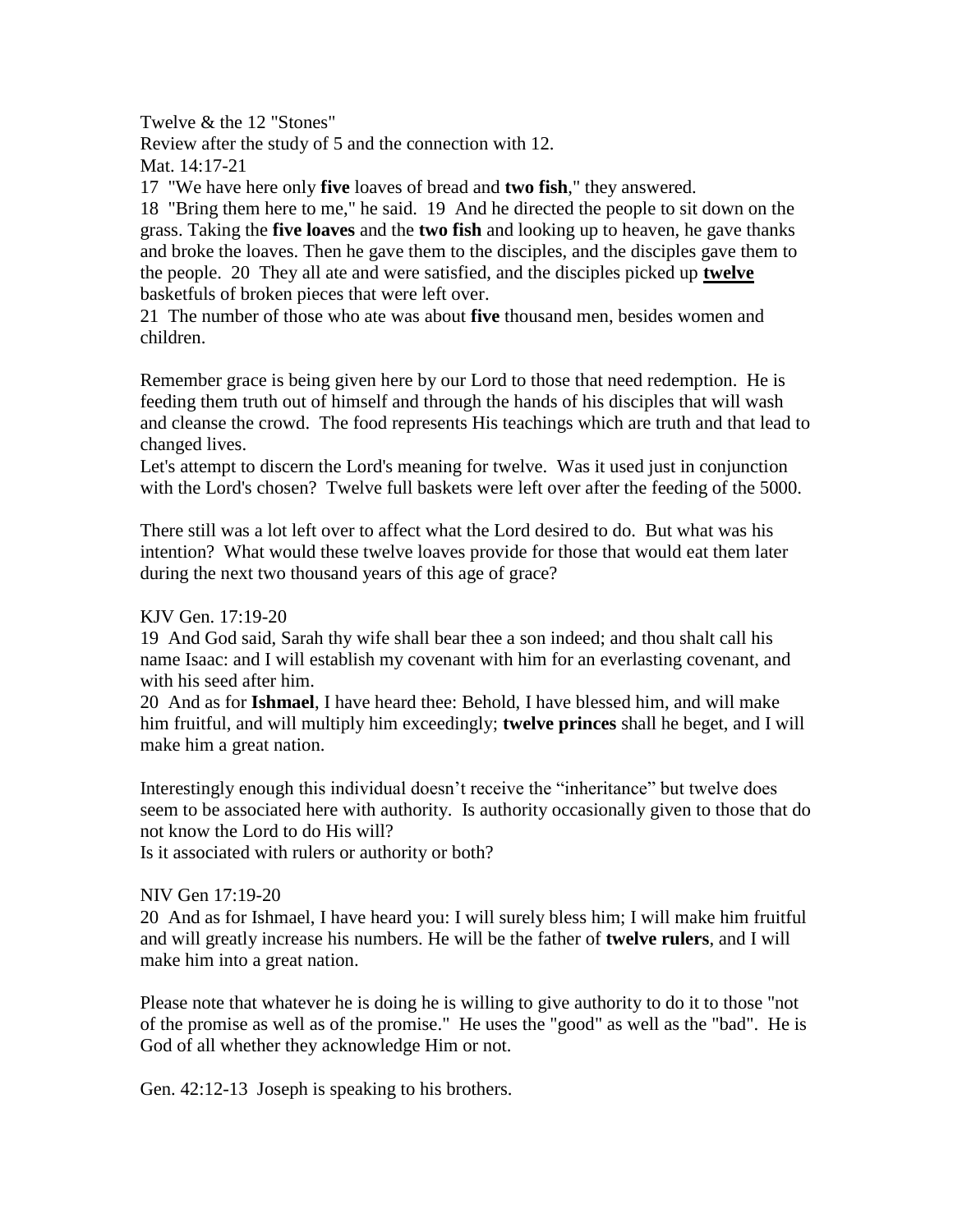12 "No!" he said to them. "You have come to see where our land is unprotected." 13 But they replied, "Your servants were **twelve brothers**, the sons of one man, who lives in the land of Canaan. The youngest is now with our father, and one is no more." *(Jacob or rather Israel, is the father of the twelve partriarchs or the twelve brothers)* These individuals and the tribes following them will eventually also have a part in the "work" that the Lord has authorized them to take part in. These individuals and their tribes were not particularly "clean" in the Lord's eyes either. Nevertheless they were used.

Josh. 4:1

4:1 And it came to pass, when all the people were **clean** passed over Jordan, that the LORD spake unto Joshua, saying,

2 Take you **twelve** men out of the people, out of every tribe a man,

3 And command ye them, saying, Take you hence out of the midst of Jordan, out of the place where the priests' feet stood firm, **twelve stones**, and ye shall carry them over with you, and leave them in the lodging place, where ye shall lodge this night.

4 Then Joshua called the **twelve men**, **whom he had prepared** of the children of Israel, out of every tribe a man:

5 And Joshua said unto them, Pass over before the ark of the LORD your God into the midst of Jordan, and take you up every man of you a **stone upon his shoulder**, according unto the number of the tribes of the children of Israel:

6 That this may be a sign among you, that when your children ask their fathers in time to come, saying, What mean ye by these stones?

7 Then ye shall answer them, That the waters of Jordan were cut off before the ark of the covenant of the LORD; when it passed over Jordan, the waters of Jordan were cut off: and these stones shall be for a memorial unto the children of Israel for ever.

Is authority to purge negated due to cleaness? Or judgement curtailed due to cleaness? The Jordan is often seen to "flow against the mouth" of an evil person to stop them. The Jordan often is symbolic of death of self. Here a sign has been left to remind them that "by grace" they have been allowed to take the Land under the Lord's authority and by his might. Taking the Land in the Symbolic sense for a Christian could be walking closer and closer to the Lord or being perfected in His Image. Have we not been called to rule and reign with Him? These twelve prepared men were used to build an object lesson that would last through time so that a people wouldn't forget. Twelve here is utilized to touch a later generation with spiritual truth to preserve.

Numbers 6:22-7:2-3

- 22 The LORD said to Moses,
- 23 "Tell Aaron and his sons, 'This is how you are to bless the Israelites. Say to them:
- 24 "' "The LORD bless you and keep you;
- 25 the LORD make his face shine upon you and be gracious to you;
- 26 the LORD turn his face toward you and give you peace."'
- 27 "**So they will put my name on the Israelites**, and I will bless them."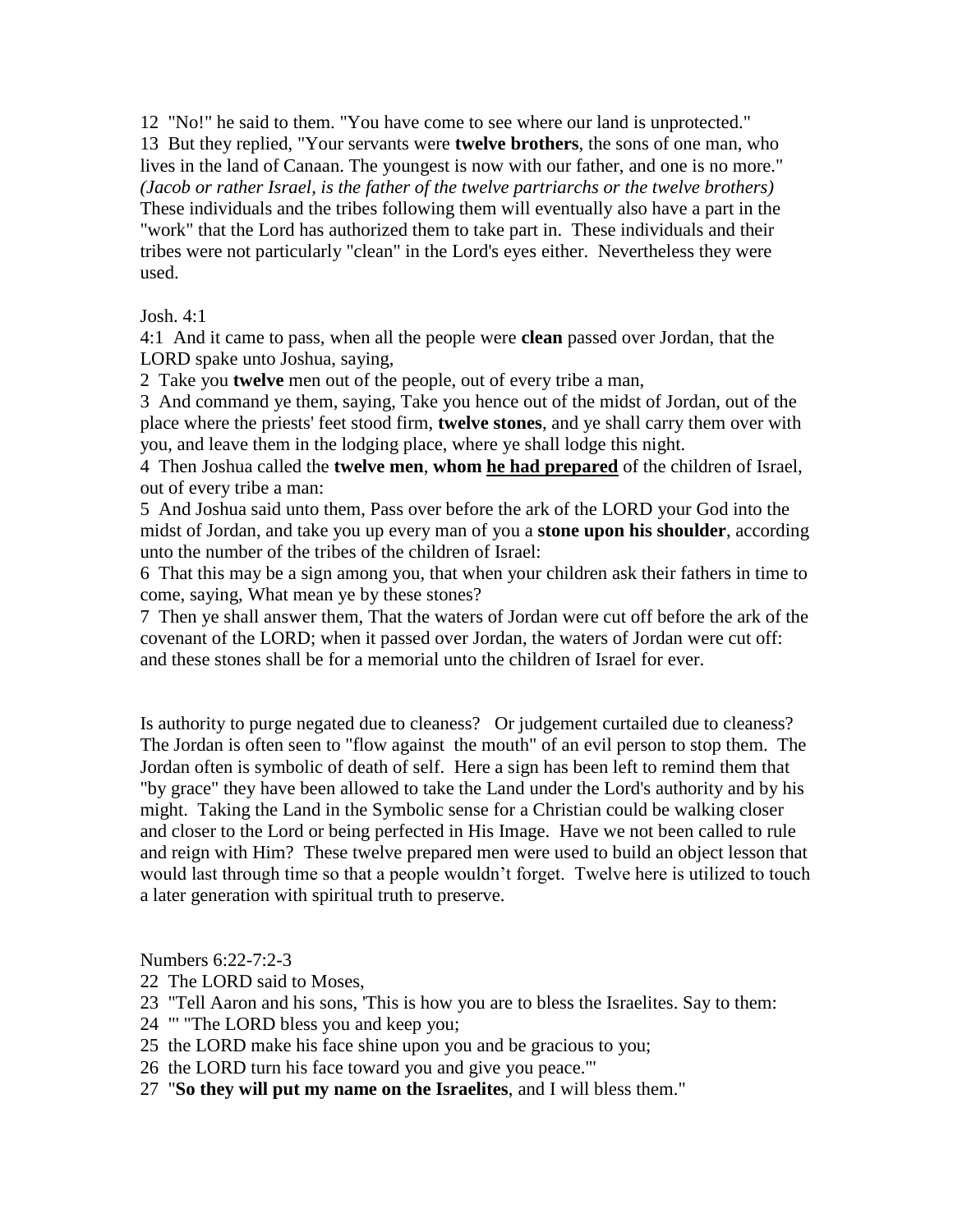7:1 When Moses finished setting up the tabernacle, he anointed it and consecrated it and all its furnishings. He also anointed and consecrated the altar and all its utensils.

2 Then the leaders of Israel, the heads of families who were the tribal leaders in charge of those who were counted, made offerings.

3 They brought as their gifts before the LORD **six covered** carts and **twelve oxen**--an ox from each leader and a cart from every two. These they presented before the tabernacle. 4 The LORD said to Moses, 5 "Accept these from them, that they may **be used in the work at** the Tent of Meeting. Give them to the Levites as each man's work requires." 6 So Moses took the carts and oxen and gave them to the Levites.

Substitutionary redemption by blood of animals. Early type of cleansing by the blood. Six are covered! Six points to man and his iniquity. Perhaps the covering refers to the Blood that covers each of us. His righteousness covers our sin. An ox does the work. The 12 tribes have been responsible for being used to impart His wisdom in the Old Testament. This portion of the word (the Law or Old Testament) was authorized to do its work. It was authorized by divine decree so that we might know our sin. There was a problem, not only did it judge but it condemned and did kill in the hands of the Jews, a lot of what Satan does. Though ordained by our Lord the work had been subverted and distorted by the enemy. Remember though authorized by God he didn't send His Holy Spirit into each of the Jews but he only placed the Holy Spirit upon a few prophets. These gifts associated with impurity are taken and moved by twelve oxen from leaders. Something impure is perhaps being made acceptable.

## 1 Kings 10 - Solomon's throne.

19 The throne had **six** steps, and its back had a rounded top. On both sides of the seat were armrests, with a lion standing beside each of them.

20 **Twelve lions** stood on the six steps, one at either end of each step. Nothing like it had ever been made for any other kingdom.

Note the number 12 quite often accompanies two sixes. Six has a filthy connotation to it throughout scripture yet here it is involved with a ruler and the number 12. Some believe Solomon is a type of risen Christ is acting as the Lion of the tribe of Judah reigning during the millennial period. The Lord is in charge of cleansing people and making them able to fulfill his divine purposes. Unclean individuals also accomplish His purposes but they seem to accomplish acts of judgment upon the Lord's people and consequently are then destroyed after they serve the purpose our Lord has for them.

Still divine authority is operating through unclean instruments to achieve His purpose.

## Numbers 17:1 The LORD said to Moses,

2 "Speak to the Israelites and get **twelve** staffs from them, one from the leader of each of their ancestral tribes. Write the name of each man on his staff.

3 On the staff of Levi write Aaron's name, for there must be one staff for the head of each ancestral tribe. 4 Place them in the Tent of Meeting in front of the Testimony, where I meet with you. 5 The staff belonging to the man I choose will sprout, and I will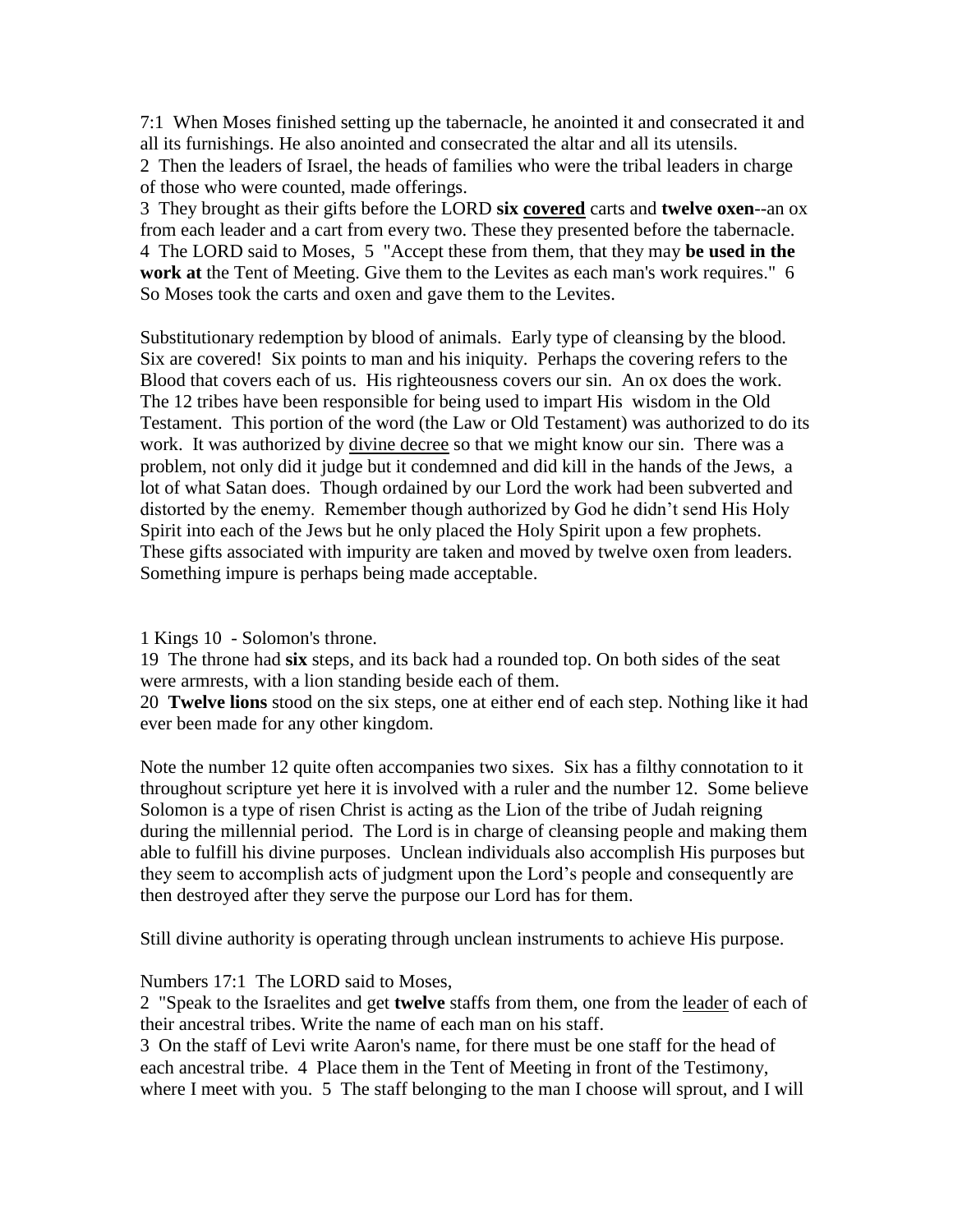rid myself of this constant grumbling against you by the Israelites."

The staff here is a symbol of authority being granted by our Lord. Authority to govern or rule if you will.

## Numbers 31:2-8 The LORD said to Moses,

2 "Take **vengeance** on the Midianites for the Israelites. After that, you will be gathered to your people." 3 So Moses said to the people, "Arm some of your men to go to war against the Midianites and to carry out the Lord's vengeance on them.

4 Send into battle a thousand men from each of the tribes of Israel."

5 So **twelve thousand** men armed for battle, a thousand from each tribe, were supplied from the clans of Israel. 6 Moses sent them into battle, a thousand from each tribe, along with Phinehas son of Eleazar, the priest, who took with him articles from the sanctuary and the trumpets for signaling. 7 They fought against Midian, as the LORD commanded Moses, and killed every man. 8 Among their victims were Evi, Rekem, Zur, Hur and Reba--the five kings of Midian.

Who ordered it? Who carried it out? What was done and to whom?

Cleansing? Vengeance against sin or uncleaness. God given divine authority to cleanse and or to punish. Perhaps an agent of grace or/an an agent of chastisement depending on who is worked upon? The tree of good and evil carrying our judgement as pronounced by our Lord? Five individuals are named, probably leaders, that are marked with the number of uncleaness or sin. Remember Moses is a type of the Law and the law is good but it calls judgement upon all that sin. Without mercy or grace they will be destroyed.

Josh 8:25-26

25 **Twelve thousand** men and women fell that day--all the people of Ai.

26 For *Joshua* did not draw back the hand that held out his javelin until he had destroyed all who lived in Ai.

Here we see a cleansing of the land of an unclean people by his chosen people. Perhaps this represents a type of a cleansing of a Christian of his unclean habits. The Lord perfecting an image of himself within each believer? Get rid of the bad and produce the good. Self being negated? Also remember what the people of Ai were used for? The Lord had them discipline Israel. Once the discipline was over his agent of discipline was destroyed by the hand of those that were disciplined. They didn't do this on their own but were given divine authority by our Lord.

# 1 Kings 7

25 The Sea stood on **twelve bulls**, three facing north, three facing west, three facing south and three facing east. The Sea rested on top of them, and their hindquarters were toward the center.

The so called Sea was used by the Priest to wash and bath in. It produced clean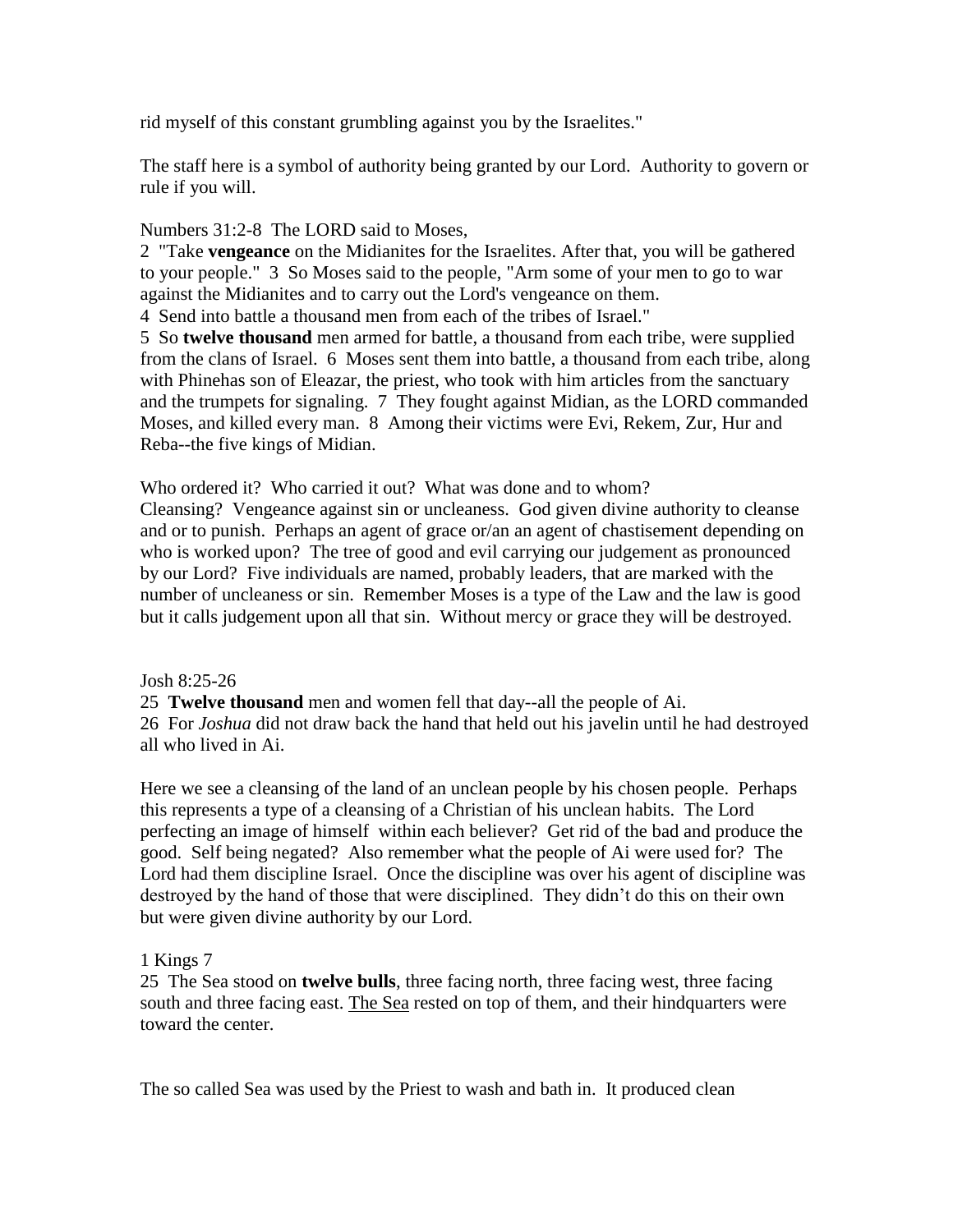individuals that worked around the temple. Those that come close to our Lord must be clean! Those that he brings close to himself he does see to it that they walk through the fire and that all uncleaness is brought up before them for repentance to take place. Today he washes us with his word. It certainly is not easy to look into the mirror of the word and recognize our sin! But it does produce fruit in the end and an obedient servant into whom He might pour His Spirit.

So then these twelve tribes who chose the tree of good and evil(the law) now carry the great sea or bath. The job of cleansing given by divine authority? Note above there are two sixes! Two sides of the "bath" have 6 bulls holding it up. The Lord has taken a people who have unclean characteristics and is using them to cleanse or purge. Here we have four sides with three on each side. Remember the way the Israelites used to camp? Compare this with the four Cherubim in Ezekial's picture of the Lord riding on His chariot with 6 wings and four faces each? They also surround him on four sides even though they are a bit below him. His sacrifice on the brazen alter (the cross) permited the grace to flow which cleanses us. The old testament or Law (through the Spirit of Elijah) does show us our sin so that we might repent, turn toward the cross, and be cleansed by the blood of Christ. Without the law we would not know what sin is.

## 1 Kings 18:30-32

30 Then Elijah said to all the people, "Come here to me." They came to him, and he **repaired the altar** of the LORD, which was in ruins.

31 Elijah took **twelve stones**, one for each of the tribes descended from Jacob, to whom the word of the LORD had come, saying, "Your name shall be Israel."

32 With the stones he built an altar in the name of the LORD, and he dug a trench around it large enough to hold two seahs of seed.

These stones when built into an appropriate structure were to hold a carcass which was acceptable onto the Lord and divinely prepared. The result was the statement by the people "Jehovah is God".

Remember the fire came down and licked everything up! Divine fire can clean or destroy. Christ took our place on the altar as a substitute sin offering. He was acceptable to the father. This cleansed us and provided a way to begin perfecting His image within each of his believers. It also negated the "condemnation" given to us by the Law and allowed grace to do its work of redemption. Please understand that this sacrifice by Elijah is felt to be by the "Bride" at the end of the age. What she exactly will be asked to do to accomplish such a feat is a beautiful subject and we know it will be divinely ordained.

## 1 Kings 19:19-21

19 So Elijah went from there and found Elisha son of Shaphat. He was plowing with **twelve yoke** of oxen, and he himself was driving the **twelfth** pair. Elijah went up to him and threw his cloak around him.

20 Elisha then left his oxen and ran after Elijah. "Let me kiss my father and mother good-by," he said, "and then I will come with you." "Go back," Elijah replied. "What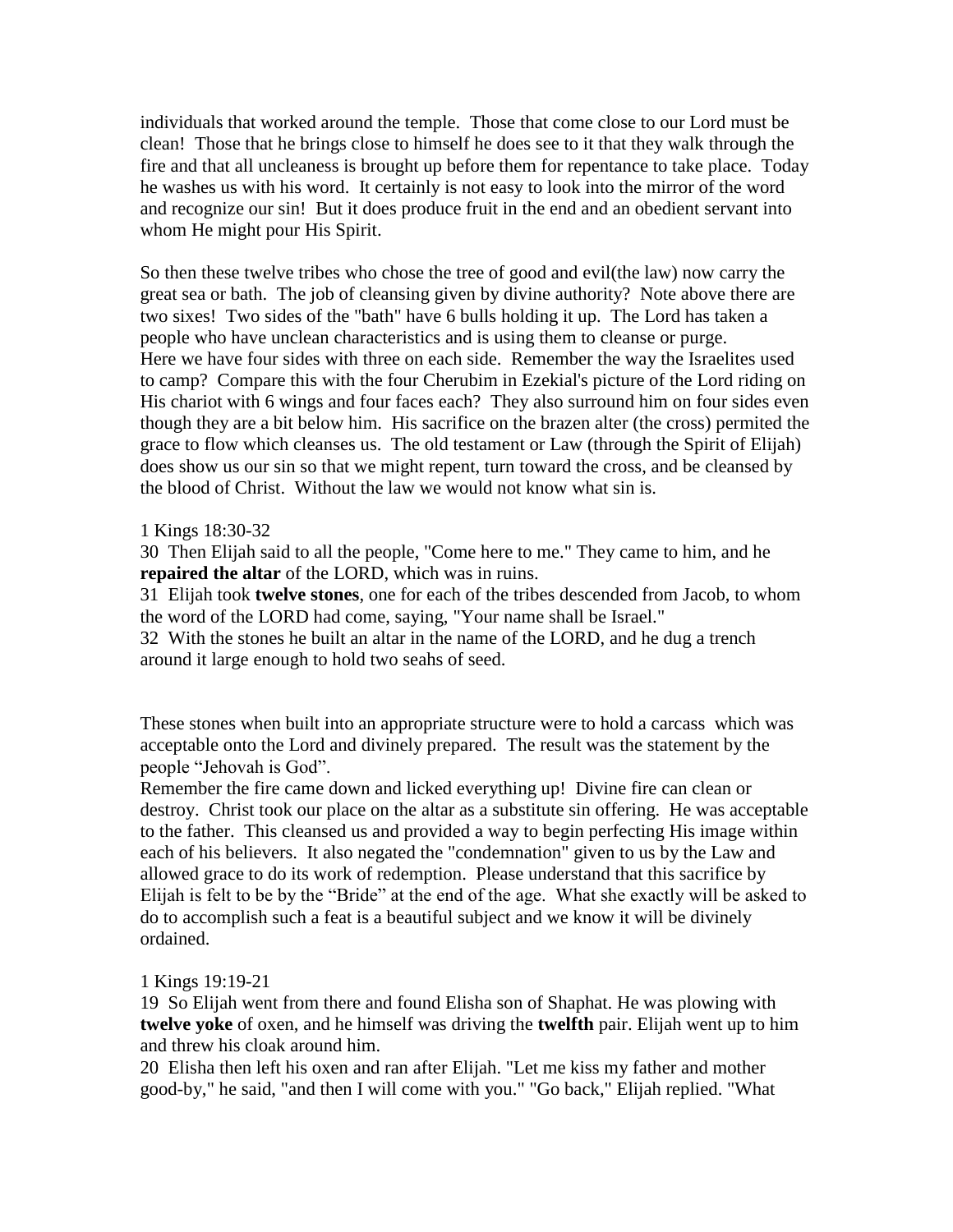have I done to you?" 21 So Elisha left him and went back. He took his yoke of oxen and slaughtered them. He burned the plowing equipment to cook the meat and gave it to the people, and they ate. Then he set out to follow Elijah and became his attendant.

Could this be a picture of the end times when the reaper catches up with the plowman? Perhaps maturity will be imparted by feeding meat? Could this be a picture of the time of Joseph (a type of Christ) when the stored up grain is sold to those in need. The transfer of authority from Elijah to Elisha quite possibly occurs at the end of this age and designates the change of purpose of the Holy Spirit from this age to the next age(the mellenium. The emphasis is transferred from that of salvation to maturity and unity. The double portion was given later to Elisha. The word seems to indicate this portion or fulness is given after the revelation and testing by the anti-christ. Perhaps it prepares the bride for the alter she must be martyred on or again it might be given to her after she performs this great act. Sowing seed has apparently ended here, the age of catching fish and turning them into sheep is over, the great age of our salvation is over. Something has been finished and something else has started. 12 is still associated with it. We drink milk, then eat bread (grain), and finally we eat meat. This is analogous to becoming first the lamb, and then a ox, and finally a lion for our Lord? The plowing equipment was used to cook the meat. No more sowing of the gospel, but strength is given to complete our Lord's will!

#### Exodus 28:9-11

9 And thou shalt take two onyx stones, and grave on them the names of the children of Israel: 10 **Six** of their names on one stone, and the other **six** names of the rest on the other stone, according to their birth.

11 With the work of an engraver in stone, like the engravings of a signet, shalt thou engrave the two stones with the names of the children of Israel: thou shalt make them to be set in ouches of gold.

12 "And you shall put the two stones on the shoulders of the ephod as memorial stones for the sons of Israel. So Aaron shall bear their names before the Lord on his two shoulders as a memorial.

Please notice the position on each shoulder with the head of the high priest right between! The position of the two sixes is important in that they are close to the head, our Lord. This denotes a position of great responsibility, leadership and service. Onyx is black and white one denoting sin and the other purity and so do we all that belong to Christ contain both. Note also they are set in gold. Gold always symbolizes righteousness. The two stones acting together as one (twelve) will achieve by our Lord's authority a righteous purpose. The purpose that the two will achieve, by his authority, is clear in the next scripture.

## Deut 27:9-13

11 And Moses charged the people the same day, saying,

12 These shall stand upon mount Gerizim to bless the people, when ye are come over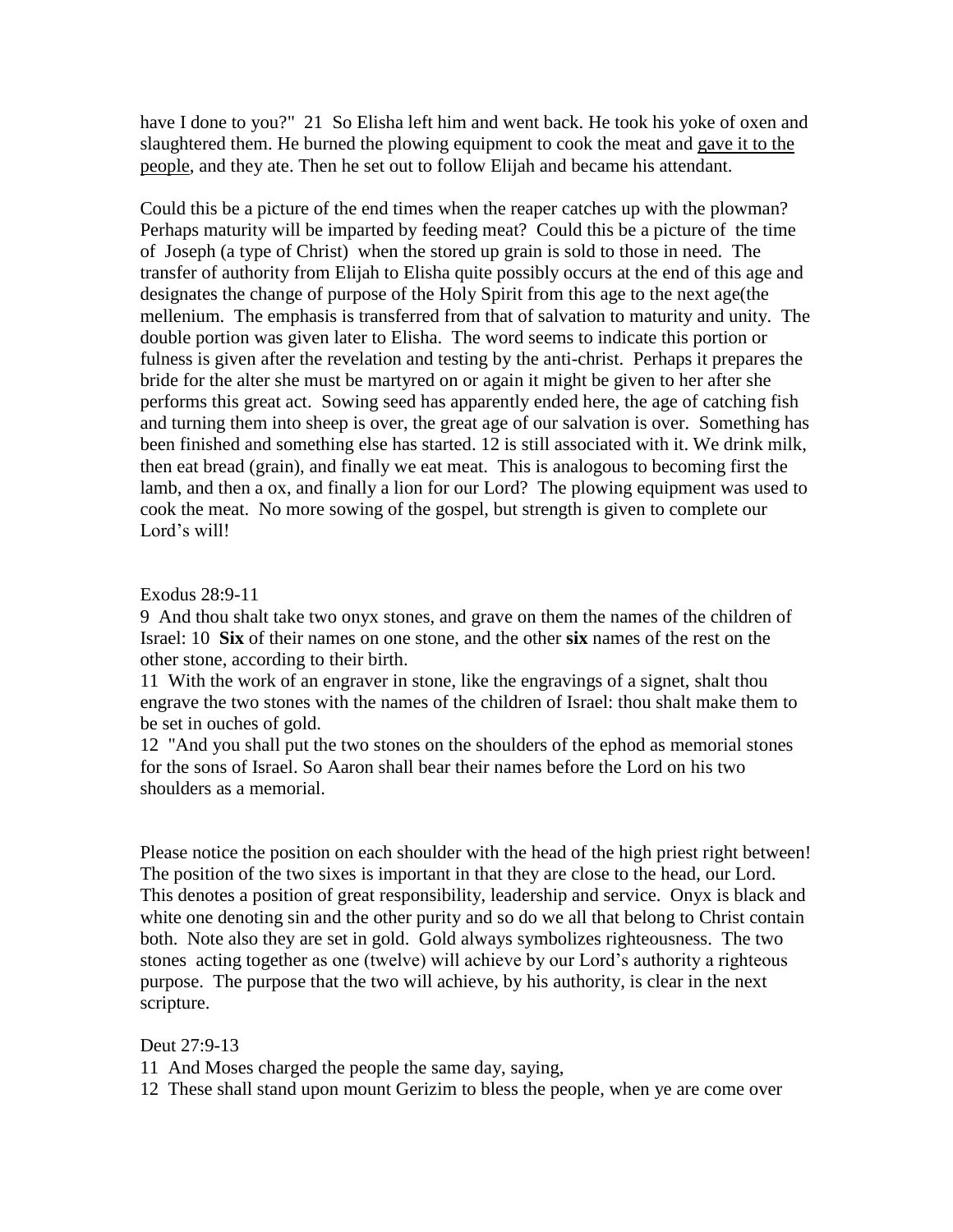Jordan; Simeon, and Levi, and Judah, and Issachar, and Joseph, and Benjamin: 13 And these shall stand upon mount Ebal to curse; Reuben, Gad, and Asher, and Zebulun, Dan, and Naphtali.

Note above that six stood on one mountain and six stood on the other, two sixes but still a total of 12. The Law actually shows us a mirror that we might repent and be cleansed by our Lord's grace. For those that are not called by the father to the son the law curses and there is no redemption possible. The cleansing is a blessing, a restorative act. Both sixes working as one (twelve) are required to achieve the desired result! Most twelve's in scripture seem to be related to this great act of salvation.

## .Ester 2:11-12

11 Every day he walked back and forth near the courtyard of the harem to find out how Esther was and what was happening to her.

12 Before a girl's turn came to go in to King Xerxes, she had to complete **twelve** months of beauty treatments prescribed for the women, **six months with oil of myrrh** and **six with perfumes and cosmetics**.

What beauty treatments must we go through to finally come into His presence? Perhaps the Lord is perfecting someone for himself from Genesis to Revelation? Someone to replace the old impetuous Eve, possibly a type of the Hebrew laity before Christ. All numbers seem to lead into the number twelve and form a part of it. The cleansing process described above is similar to that endured by the Shulammite in Song of Songs but at the end of the process she was "perfect" in the Lord's eyes and acceptable as an intimate and trusted partner. Later (in the book of Revelation)two sets of 12 come together as twenty four, could this be the joining of the Jewish portion of the bride with the Gentile portion of the bride? The law and grace becoming one? What a combination! This could only be found in Christ. Possibly we are looking at a replacement for the old Guardian Cherub Lucifer. Consider this he had only nine stones and was missing three very important stones that complete the beauty found in the bride of Christ. This will be explained more completely later in this study.

Isa 54:11 Isaiah prophesying the future for Jerusalem - The House of the Lord not built by human hands, his bride.

- 11 "O afflicted city, lashed by storms and not comforted, I will build you with stones of turquoise, your foundations with sapphires.
- **12** I will make your battlements of rubies, your gates of sparkling jewels, and **all your walls of precious stones**.
- 13 All your sons will be taught by the LORD, and great will be your children's peace. In righteousness you will be established: Tyranny will be far from you; you will have nothing to fear. Terror will be far removed; it will not come near you.

This is thought to represent our Lord's plans for Israel who quite often gives up all hope. Their sin will be judged but grace will be given after they repent at the end of this age when the times of the gentiles will be fulfilled. The Lord Jesus will lift the veil from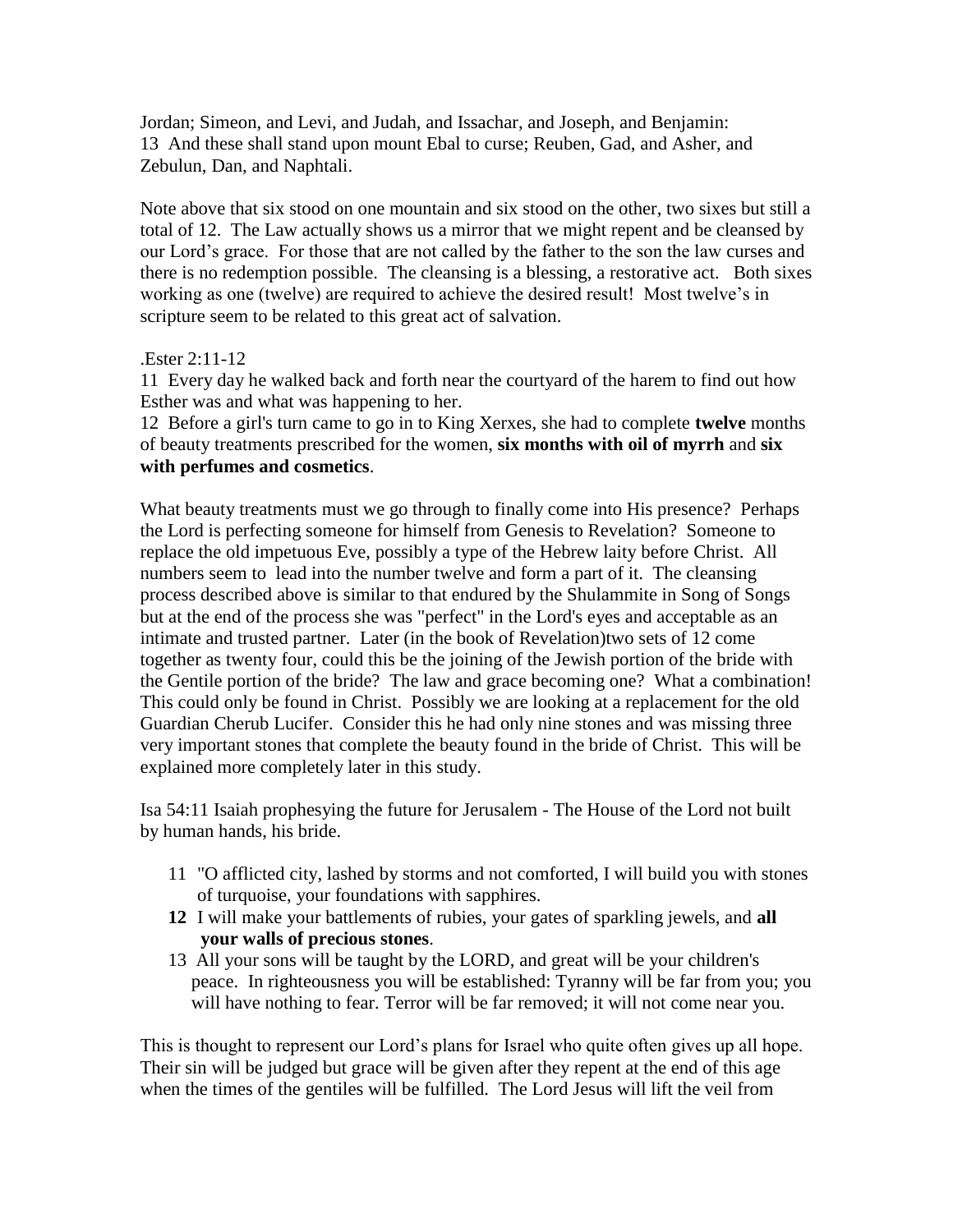their eyes and will be their righteousness not their works as in times past. Peace will finally be their portion.

Defensive walls and the doors are often associated with twelve. Consider this:

## Jeremiah 31:22

 21 "Set up road signs; put up guideposts. Take note of the highway, the road that you take. Return, O Virgin Israel, return to your towns.

- 22 How long will you wander, O unfaithful daughter? The LORD will create a new
- 23 thing on earth-- **a woman will surround a man**."
- 23 This is what the LORD Almighty, the God of Israel, says: "When I bring them back from captivity, the people in the land of Judah and in its towns will once again use these words: 'The LORD bless you, O righteous dwelling, O sacred mountain.'

The old Hebrews used to camp in a double square, one inside of the other with the tent of the meeting in the center. An outer and an inner court were formed. Could the "woman" this Hebrew encampment be a portion of the designated bride of Christ? They and we certainly are associated with twelve. We certainly should protect the integrity of his Word as well as His holiness. We are the dwelling place for our Lord, the new Jerusalem which comes down as one fit for her husband. (Re 21:2) We all, Hebrew and gentile Christians alike will surround Him and will be a loyal protective wife. Consider what is occurring today in many of our main line denominations. From the top in particular the message is of all encompassing grace without repentance! All uncleaness is being welcomed into many denominations, numbers are more important than pleasing our God. Indeed there is a church of apostasy forming and she may well be the greatest enemy of the latest move of our Lord.

Isa 14:11-19 King of Babylon - a Type of Satan the "The old Guardian Cherub" that Christ will replace. The original "morning star." An incomplete imposter of our Lord Jesus who has become the new "morning star."

11 All your pomp has been brought down to the grave, along with the noise of your harps; maggots are spread out beneath you and worms cover you.

12 How you have fallen from heaven, O **morning star**, son of the dawn! You have been cast down to the earth, you who once laid low the nations!

13 You said in your heart, "I will ascend to heaven; I will raise my throne above the stars of God; I will sit enthroned on the mount of assembly, on the utmost heights of the sacred mountain. 14 I will ascend above the tops of the clouds; I will make myself like the Most High." 15 But you are brought down to the grave, to the depths of the pit. 16 Those who see you stare at you, they ponder your fate: "Is this the man who shook the earth and made kingdoms tremble, 17 the man who made the world a desert, who overthrew its cities and would not let his captives go home?"

18 All the kings of the nations lie in state, each in his own tomb. 19 But you are cast out of your tomb like a rejected branch; you are covered with the slain, with those pierced by the **sword**, those who descend to the stones of the pit. Like a corpse trampled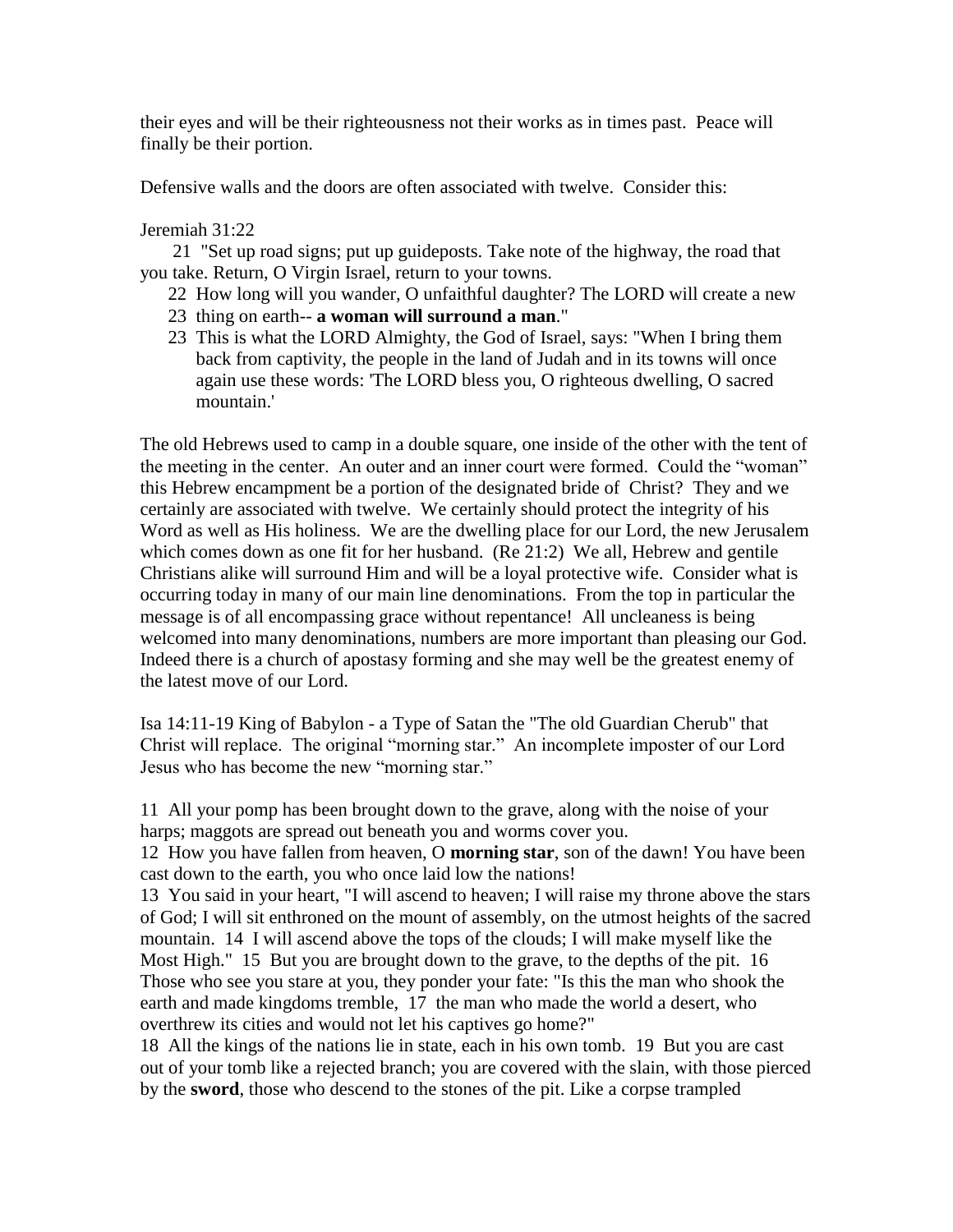underfoot,

Now lets take another look at this same individual within another type.

Ezek 28:12-14 Lucifer, in the beginning, and the corruption of his wisdom. Note jewel types and number.

12 "Son of man, take up a lament concerning the **king of Tyre** and say to him: 'This is what the Sovereign LORD says: "'You were the model of perfection, full of wisdom and perfect in beauty. 13 You were in Eden, the garden of God; every precious stone adorned you**: ruby, topaz** and **emerald, chrysolite, onyx** and **jasper**, **sapphire, turquoise and beryl**. Your settings and mountings were made of gold; on the day you were created they were prepared. 14 You were anointed as a **guardian cherub**, for so I ordained you. You were on the holy mount of God; you walked among the fiery stones. 15 You were blameless in your ways from the day you were created till wickedness was found in you. 16 Through your widespread trade you were filled with violence, and you sinned. So I drove you in disgrace from the mount of God, and I expelled you, O guardian cherub, from among the fiery stones. 17 Your heart became proud on account of your beauty, and you corrupted your wisdom because of your splendor. So I threw you to the earth; I made a spectacle of you before kings.

Please note that this original guardian cherub had **nine** stones. These were not sufficient, something was missing. He was ordained by our Lord for a purpose and that was for protecting our Lord and His word. This sounds like the law. The law as it was given to the Hebrews by our Lord was perfect, however within a very short time they corrupted it and used it for their own purposes. It was like the tree of good and evil without the tree of life. So then the Israel of the last age under the Law suffered the same fate as Lucifer. The law was not sufficient by itself to provide a bride or body for our Lord so another had to be brought in to finish the job. But note below another reference to the work that the old Guardian cherub has as the Lord describes him. Please note that in the "word" iron is often said to symbolize justice being done. Let's take another look at nine again.

Judges 4:2-3

2 So **the LORD sold** them into the hands of Jabin, a king of Canaan, who reigned in Hazor. The commander of his army was Sisera, who lived in Harosheth Haggoyim. 3 Because he had **nine hundred iron** chariots and had cruelly oppressed the Israelites for twenty years, they cried to the LORD for help.

Please note that the Israelites had sinned and were being chastised by Sisera. The lord allowed Satan to punish Israel with this man. He was empowered to correct a disobedient child. To turn her back to the proper way as a human father would punish his own child to correct his behavior leading to a proper character. The number nine is often associated with the one who is used to correct the Lord's children. Note that ordinarily after an instrument has been used for this purpose it is quite often destroyed. The motive of the "punisher" is not to restore but to destroy. The Lord's motive is to bring his child into the image of Christ.

1 Sam. 17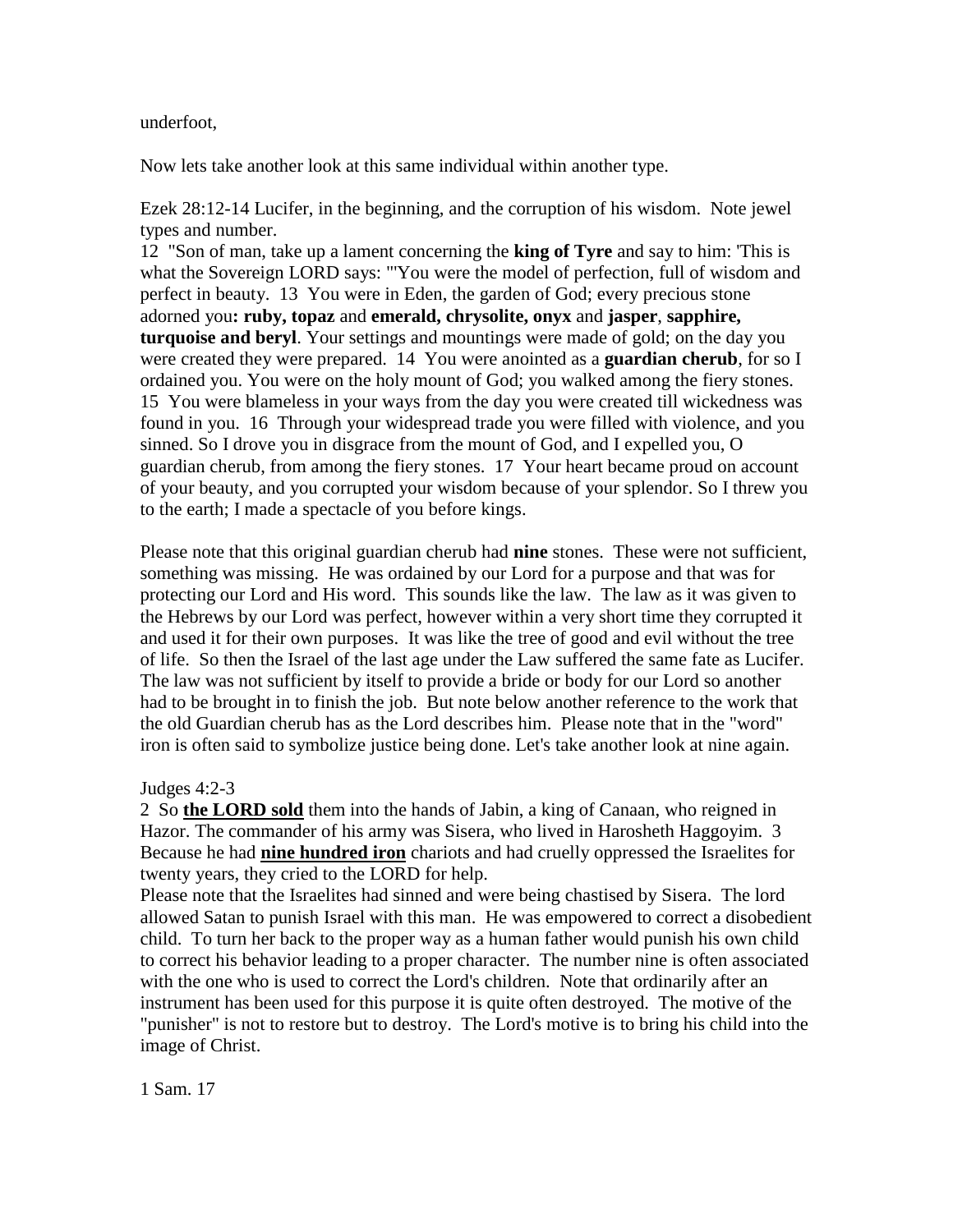- 3 The Philistines occupied one hill and the Israelites another, with the valley between them.
- 4 A champion named Goliath, who was from Gath, came out of the Philistine camp. He was over nine feet (six cubits?) tall.
- **5** He had a **bronze** helmet on his head and wore a coat of scale armor of **bronze** weighing **five** thousand shekels ;

Nine feet cannot be used as it has been translated into our system of measure and consequently loses its meaning altogether. Many today are enjoying new bibles that have been transliterated but lose all symbolism and consequently are not complete truth. The great locust army of the end days is supposed to be given power to remove most sources of truth (the word). Bibles that lose their original symbols do not contain the entire truth and it is this writer's belief that they should not be used even by young Christians. The renewing of the mind with scripture should be done by the complete cannon.

The symbolism above in 1 Sam 17:3-5 identifies this man as being filled with iniquity (6) and has been allowed to be in a position of judgement and willing to exact death from the Israelites. Bronze signifies one who is empowered to exact judgment. Goliath is marked with a covering that indicates one who judges uncleanness. Five thousand those that need their

need their uncleanness judged. When David picked up the five smooth stones perhaps this may mean that he (our early type of the bloody Christ) was willing to accept our sin and therefore remove the power of death-judgement from the hands of this "monster".

# **Let me submit this to you for consideration and study**.

 $Bronze = judgment.$ 

We wear the helmet of Salvation. He wears a helmet of judgment.

The tree of life = **Christ** or Grace The perverted tree of good and evil = **Satan** - The perverted Law?

Jesus =The water or life giver of God Satan = The fire or wrath of God The two individuals above "not walking together" are used by the Lord to in effect produce cleanness in whomever the Lord desires.

Luke 17:15-18

15 One of them, when he saw he was healed, came back, **praising** God in a loud voice. 16 He threw himself at Jesus' feet and thanked him--and he was a Samaritan. 17 Jesus asked, "Were not all ten cleansed? Where are the other **nine**? 18 Was **no one found to return and give praise** to God except this foreigner?"

Nine received healing and didn't look to the one who healed them and return praise.

Isa 54:16-17

16 "See, it is I who created the **blacksmith** who fans the coals into flame and forges a **weapon fit for its work**. And it is I who have created the destroyer to work havoc; 17 no weapon forged against you will prevail, and you will refute every tongue that accuses you. This is the heritage of the servants of the LORD, and this is their vindication from me," declares the LORD.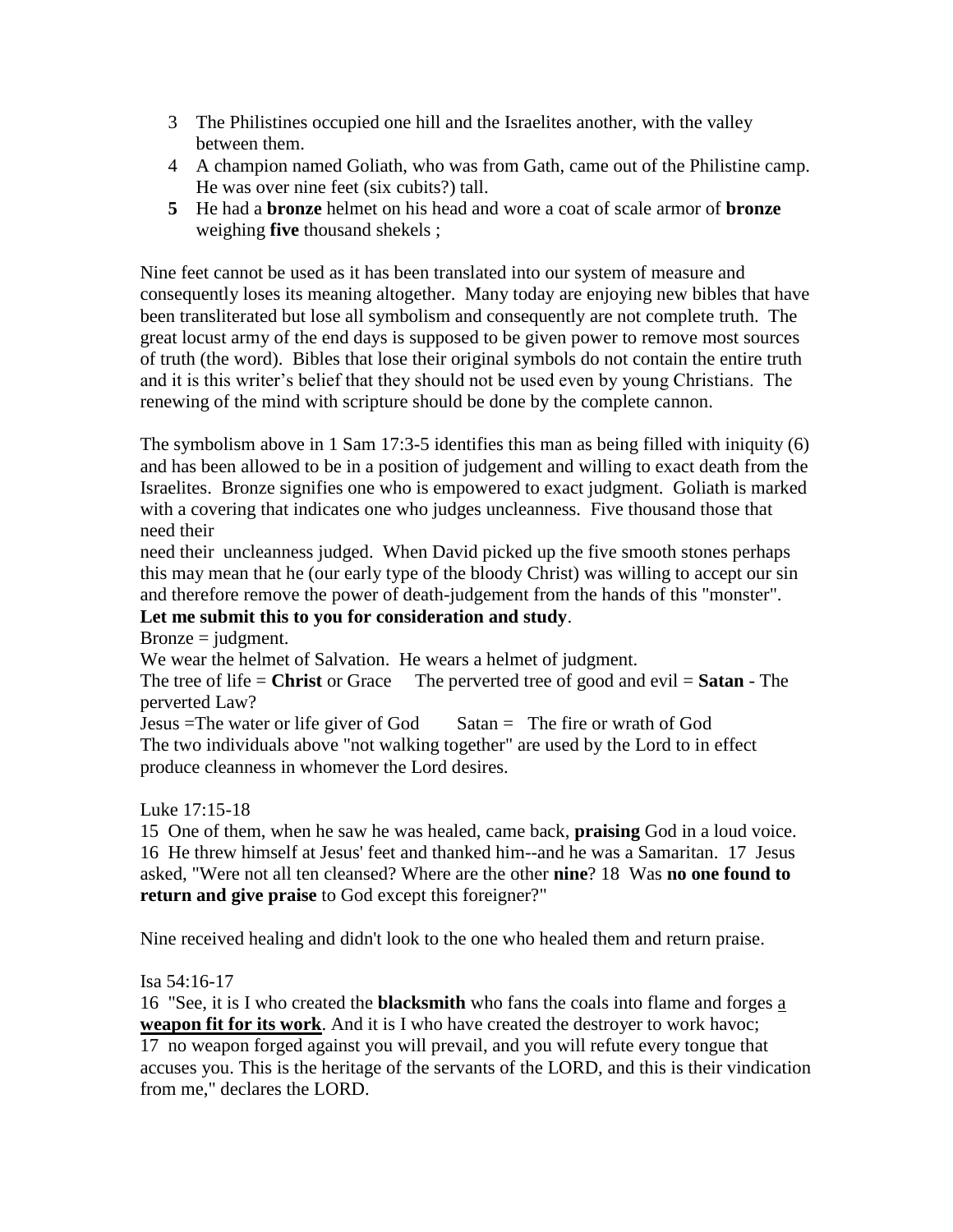Consider that this "blacksmith" is Satan using the Law as much of the levitical priesthood did with no mercy or compassion.

A weapon is being forged by the Lord and even the fallen one has a part in its' production. Not that Satan means well for us! He means to destroy but he is tethered very tightly and controlled to do just what his owner wants him to. A **weapon** is being produced that will be a portion of our Lord. It will be a weapon of iron which in many places in scripture signifies justice. The bride of Christ will be an agent of His justice. Each of us forms a portion of this weapon which will be fit for its work.

Next we will go to Exodus where we will get a peek at a type of newcomer, one with the full count of twelve to come.

## Exodus 28:17-20

"Fashion a breast piece for making decisions--the work of a skilled craftsman. Make it like the ephod: of gold, and of blue, purple and scarlet yarn, and of finely twisted linen. 16 It is to be **square**--a span long and a span wide--and folded double.

17 Then mount four rows of precious stones on it. In the first row there shall be a **ruby, a topaz and a beryl;**

18 in the second row a **turquoise, a sapphire and an emerald**;

19 in the third row a **jacinth, an agate and an amethyst**; **(***Remember these***!)**

20 in the fourth row a **chrysolite, an onyx and a jasper**. Mount them in gold filigree settings.

21 There are to be **twelve stones**, one for each of the names of the sons of Israel, each engraved like a seal with the name of one of the twelve tribes.

Look back at the twelves and is not the following passage giving you an idea of why he does those things associated with twelve? Divine authority to cleanse or purge using whatever tool he so desires evil or good? To fashion attributes of his bride that mirror and attract him and make her to be a Queen for himself that she also may be given His authority to exert His will to perfection? Let's look at her.

Foundations of the City **Wall** (A portion of the New Jerusalem)

# Rev 21:9-

One of the seven angels who had the seven bowls full of the seven last plagues came and said to me, "Come, I will show you the bride, the wife of the Lamb." 10 And he carried me away in the Spirit to a mountain great and high, and showed me the Holy City, Jerusalem, coming down out of heaven from God. 11 It shone with the glory of God, and its brilliance was like that of a very precious jewel, like a jasper, clear as crystal. 12 It had a **great, high wall** with **twelve gates**, and with **twelve angels** at the gates. On the gates were written the names of the twelve tribes of Israel. 13 There were three gates on the east, three on the north, three on the south and three on the west. 14 The **wall of the city had twelve foundations**, and on them were the names of the **twelve apostles of the**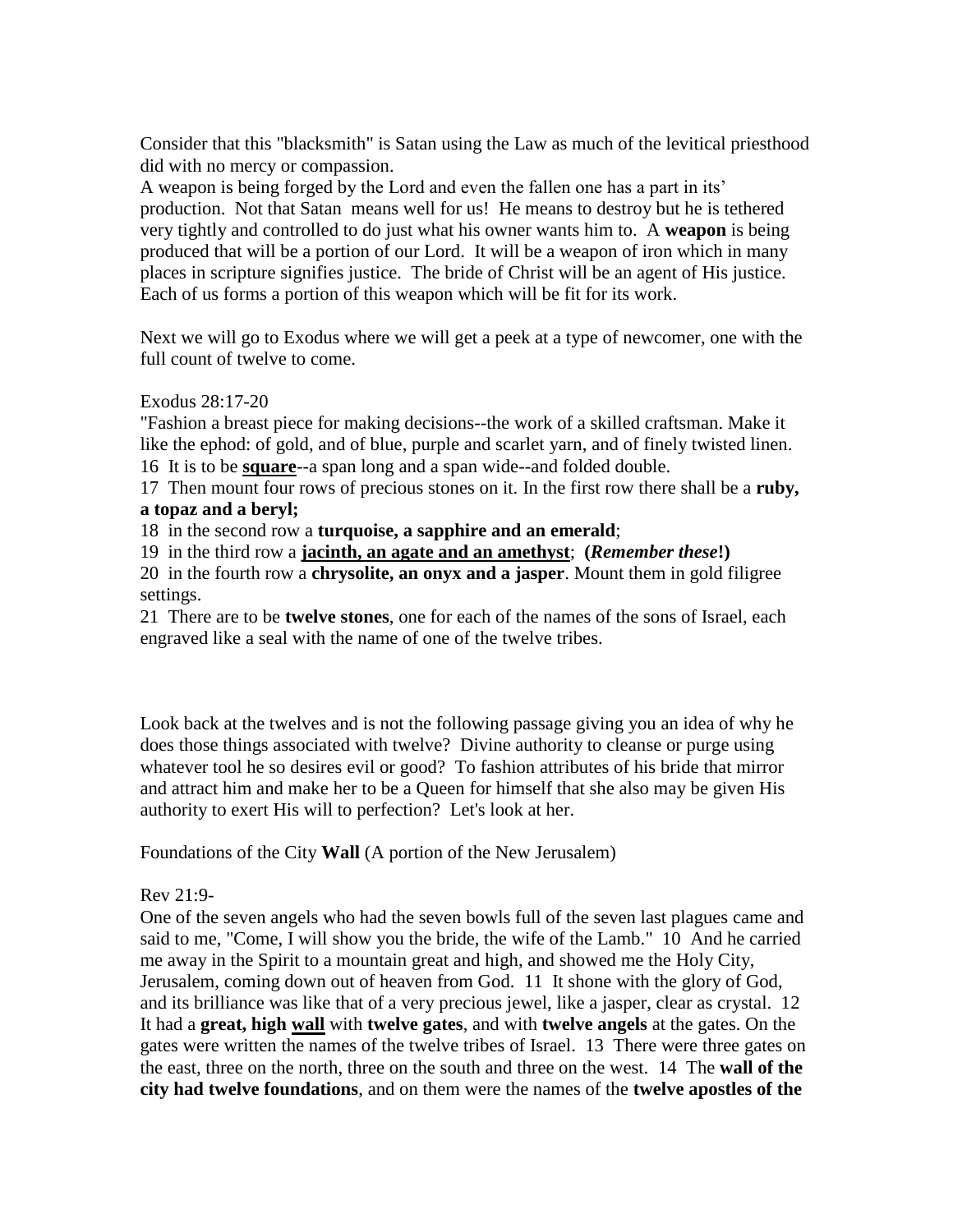Lamb. 15 The angel who talked with me had a measuring rod of gold to measure the city, its gates and its walls. 16 The city was laid out like a square, as long as it was wide. He measured the city with the rod and found it to be **12,000** stadia in length, and as wide and high as it is long. 17 He measured its wall and it was **144** cubits thick, by man's measurement, which the angel was using.

Many twelves are mentioned here all associated with this city that I believe to be a house made of Christians. Twelve squared is 144. It is only used one other time in the bible and that is in the description of the 144,000 that follow Him where ever he goes. 144 seems to be associated with a special priesthood class of servants. They are very close to our Lord and will be expected to make the greatest sacrifices. A very loyal faithful group ---- in deed a woman shall surround a man. Like a wall, one 144 cubits thick! Now that is a thick wall! This portion of the bride seems to be very protective ( a righteous jealousy) of her man! If you look at Solomon's temple you will see many concentric walls surrounding the Holy of Holies from the outer court all the way into the Holy of Holies.

18 The wall was made of jasper, and the city of pure gold, as pure as glass. 19 The foundations of the city walls were decorated with every kind of precious stone. The first foundation was **jasper**, the second **sapphire**, the third **chalcedony**, the fourth **emerald**, 20 the fifth **sardonyx**, the sixth **carnelian**, the seventh **chrysolite**, the eighth **beryl**, the ninth **topaz**, the tenth **chrysoprase**, the eleventh **jacinth**, and the twelfth **amethyst**. 21 The **twelve** gates were **twelve** pearls, each gate made of a single pearl. The great street of the city was of pure gold, like transparent glass.

Again note that we (the new Jerusalem) are studded or marked with twelves.

#### Song of Songs 8:8-10

8 We have a young sister, and her breasts are not yet grown. What shall we do for our sister for the day she is spoken for? 9 If she is a **wall**, we will build **towers of silver** on her. If she is a **door**, we will enclose her with panels of cedar. 10 I am a **wall**, and my **breasts are like towers**. Thus **I have become in his eyes** like one bringing contentment.

The completed Schulamite is aware of what she has become to her Lord. She knows her value to him! She is not concentrating on what she was but now on what He has made her to be. A wall again, she is protective and guards what is inside – him and all that he is! Doors allow people in and don't we as Christians bring the unclean into the kingdom by the gospel our Lord has given us? Protecting and tending His garden! Could we be the replacement for the old Guardian Cherub that failed? The old Guardian Cherub killed all that would come close and our Lord desires us and our presence. Indeed a wife that had a balance between law and grace would bring contentment to her husband!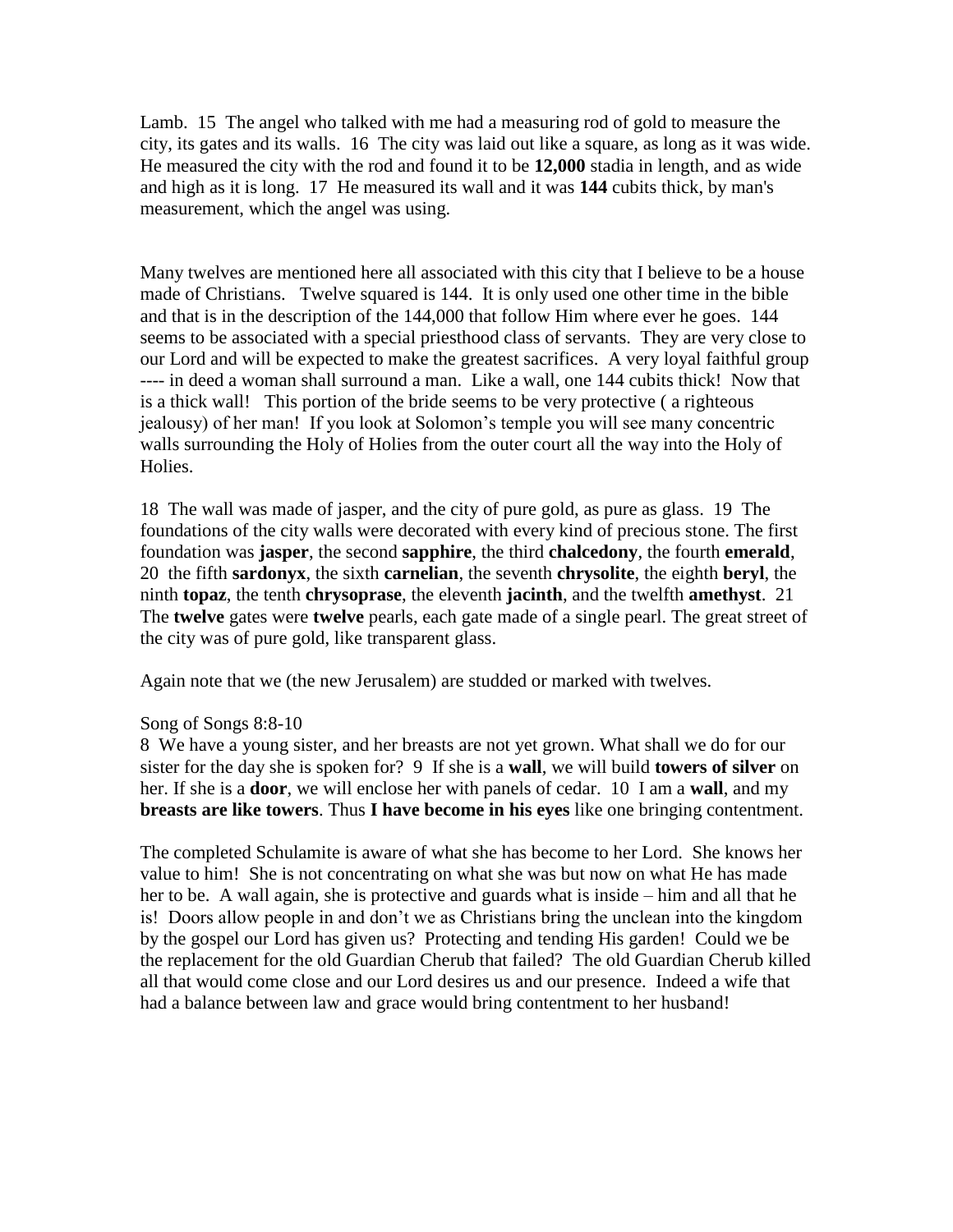The basics were taken from Bullenger.

| Jasper                                                                                              | Benjamin (Rachael's) |  |  |  |
|-----------------------------------------------------------------------------------------------------|----------------------|--|--|--|
| 2 Sapphire - clear blue                                                                             | Dan                  |  |  |  |
| 3 Chalcedony (Agate?)                                                                               | Asher $*$            |  |  |  |
| 4 Emerald (Garnet) red?                                                                             | Judah                |  |  |  |
| 5 Sardonyx (Ruby)                                                                                   | Reuben               |  |  |  |
| 6 Carnelion(Onyx)                                                                                   | Joseph (Rachael's)   |  |  |  |
| 7 Chrysolite (Flint)                                                                                | Zebulon              |  |  |  |
| 8 Beryl (Carbuncle)                                                                                 | Levi                 |  |  |  |
| Topaz<br>9                                                                                          | Simeon               |  |  |  |
| 10 Chrysoprase (turquoise?)(alabaster?)                                                             |                      |  |  |  |
|                                                                                                     | Naphtali             |  |  |  |
| 11 Jacinth (Opal)                                                                                   | $\mathbf{Gad}^*$     |  |  |  |
| 12 Amethyst (Lapiz lazuli)<br>Issachar*<br><b>Partnership</b><br>a rich purple-blue stone, royalty. |                      |  |  |  |
|                                                                                                     |                      |  |  |  |

Ezek. 28:12-14 - The nine in Lucifer

every precious stone adorned you: ruby, topaz and emerald, chrysolite, onyx and jasper, sapphire, turquoise and beryl. Nine in all!

\* Stones not noted in Ezekiel's picture of the King of Tyre.

Note the order of the foundations as listed in Revelation. Heirship is the first to be laid down, partnership the last. Note a gradual elevation or maturity of relationship. When does a man become an heir? When you are born into a family, right? However when do you accept the privileges of heirship, when you become responsible enough! When does a man become an heir of God? The word says that a man must be"born again" meaning born of water and the spirit, otherwise he cannot enter into the kingdom of God. Water  $=$  the Word and its cleansing. The word(water) cleanses us by forcing us to look into the mirror (the Law); we see our sin and repent. The Lord accepts our repentance and restores us to life.

However In Deuteronomy 29:4 the people are told that they havn't been "Given a mind that understands or eyes that see or ears that hear." They attempt in the flesh under the law to procure each of the attributes that the Lord loves. They fail miserably for it is only the Lord that is able to do this work and he does it by giving his authority (12) to those that he decides will be involved.

Lets take a closer look at attributes of the Schulamite from Song of Songs. Song of S. 1:10 Your cheeks are beautiful with earrings, your neck with strings of jewels.

Song of S. 4:9 You have stolen my heart, my sister, my bride; you have stolen my heart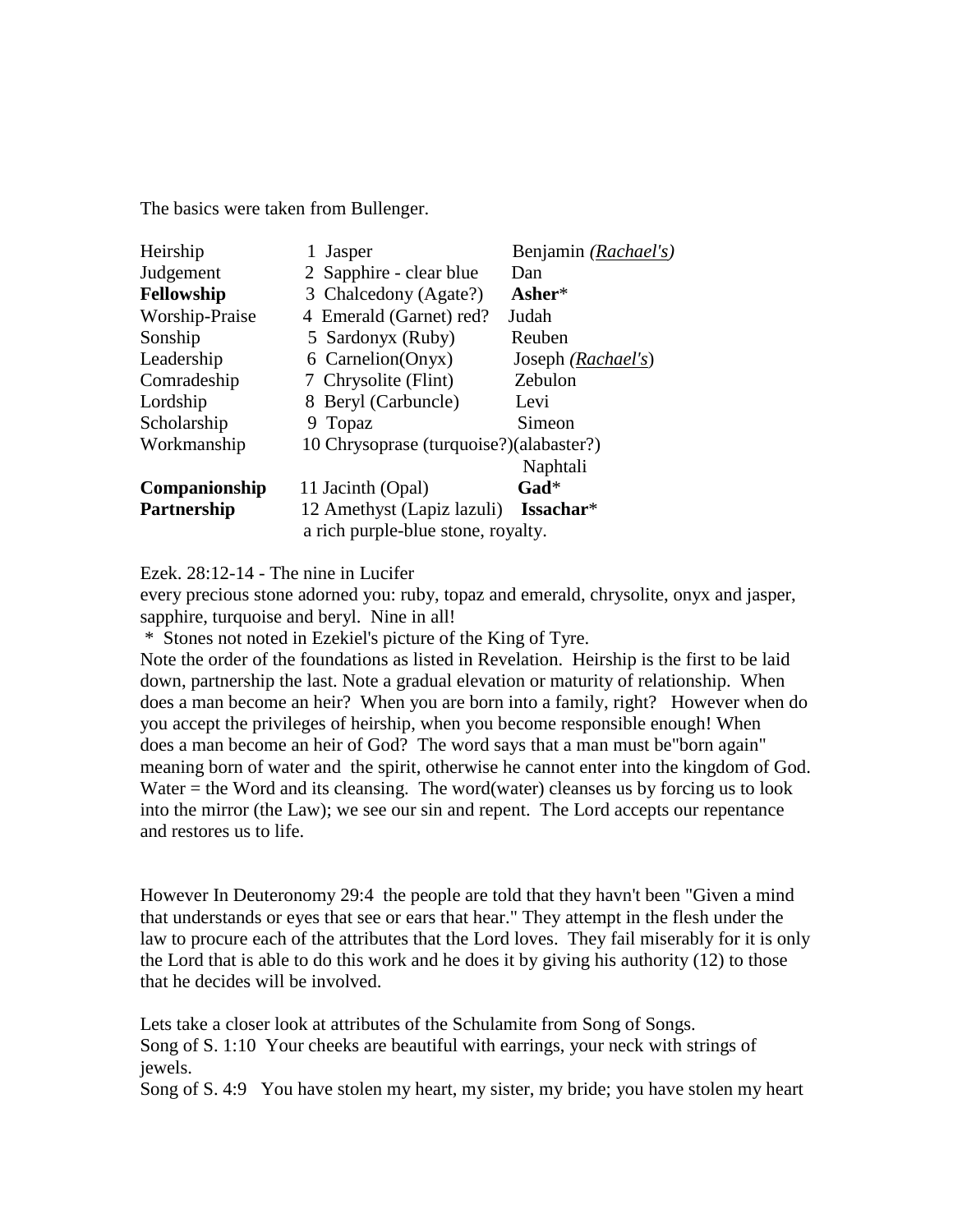with one glance of your eyes, with one jewel of your necklace. Song of S. 7:1 Your graceful legs are like jewels, the work of a craftsman's hands.

Gems = perfection of the qualities in Christ, in the believers by His workmanship. Purpose is to bring joy to His heart for all eternity.

Final meaning in Hebrew is; to be arranged together as an expert jeweler lays out stones to be set into a necklace.

Please note that the following scriptures are thought to express the intense desire of the Lord to have His Schulamite for his very own.

# Mal 3:17-18

17 "**They will be mine**," says the LORD Almighty, "in the day when I make up my **treasured possession**. I will spare them, just as in compassion a man spares his son who serves him. 18 And you will again see the distinction between the righteous and the wicked, between those who serve God and those who do not.

4:1 "Surely the day is coming; it will **burn like a furnace**. All the arrogant and every evildoer will be **stubble**, and that day that is coming will set them on fire," says the LORD Almighty. "Not a root or a branch will be left to them. 2 But for you who revere my name, the sun of righteousness will rise with healing in its wings. And you will go out and leap like calves released from the stall.

At the end of this age our Lord will separate the wheat from the chaff with a great fire. The fire will burn up the chaff (unbelievers) and will refine the wheat (believers). Unfortunately many believers believe they will not have to walk in the fire described in Revelation but the purpose is to test and purify the believers = providing a white wedding gown without wrinkle or blemish. Basically it is thought that Satan is often used as the "fire of the Lord", his wrath, or for temptation(the tester of fine metal). Note these next scriptures.

2 Sam. 24:1-3

24:1 Again the **anger of the LORD** burned against Israel, and he incited David against them, saying, "Go and take a census of Israel and Judah."

2 So the king said to Joab and the army commanders with him, "Go throughout the tribes of Israel from Dan to Beersheba and enroll the fighting men, so that I may know how many there are."

3 But Joab replied to the king, "May the LORD your God multiply the troops a hundred times over, and may the eyes of my lord the king see it. But why does my lord the king want to do such a thing?"

Now note the parallel in the next verse.

1 Chron. 21:1-3

21:**1 Satan rose up against Israel and** incited David to take a census of Israel.

2 So David said to Joab and the commanders of the troops, "Go and count the Israelites from Beersheba to Dan. Then report back to me so that I may know how many there are."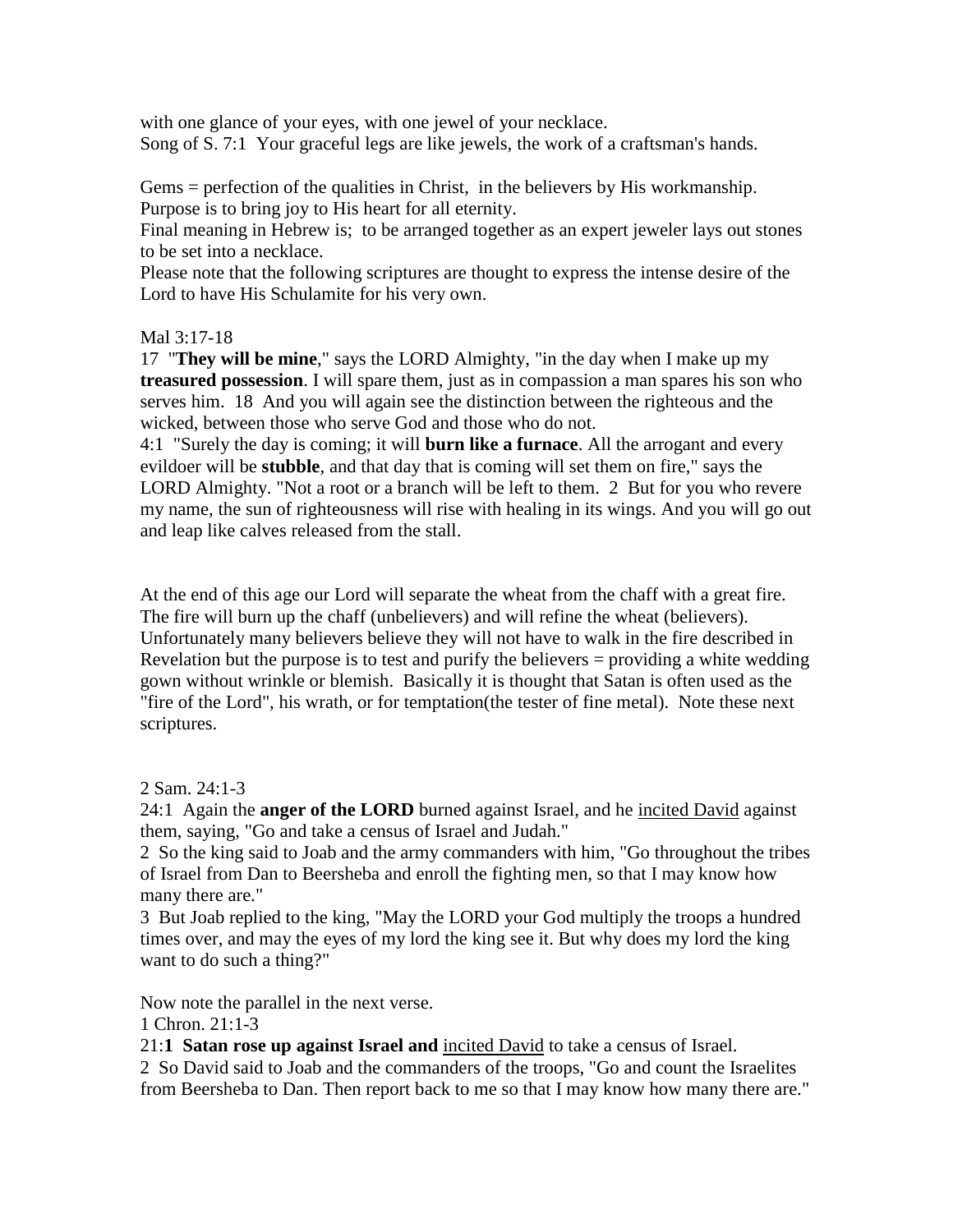3 But Joab replied, "May the LORD multiply his troops a hundred times over. My lord the king, are they not all my lord's subjects? Why does my lord want to do this? Why should he bring guilt on Israel?"

As an overview we see that His entire word is bent toward producing a new Eve for himself. One that is bone of His bone, which means that spiritually she will be the same as he. One that cannot be tempted, seduced, or turned from him. One that will aways remain true and loyal to Him. Tracing the number twelve through scriptures lets us see his work and his tools to accomplish that task, as well as His great Love for this individual that is being "remade" in His image. Doesn't this lead you into praise & thanksgiving? Twelve could be said to be a signature of something like.... My Workmanship, My darling, My bride. Or perhaps, My Scepter of Iron. The body of my new Guardian Cherub. In any case she is His , she is loved by Him, and she is capable of giving Him the love He desires.

There is an interesting correlation between the children of Leah and Rachael and the arrangement and meaning of the 12 stones worn by Aaron. It appears that perhaps Leah (One camp) may represent the Gentile bride of Chris, the new testement church. She and her maid servant gave birth to the three meaningful stones not found in the King of Tyre and this occurs during the age we live in an age of grace. Rachael perhaps is representative in part of the Jewish portion of the Bride of Christ who gave birth to first Joseph which is a type of Christ and next to Benjamin which may represent the early church being born out of Israel as Israel "died". Rachael died as she gave birth to Benjamin the new testament church. Jacob went on with Leah after Rachael died. This could be a type of the Lord going on with Leah His Church.

Postscript:

Jacob - Israel

| Gentil Bride of Christ? |                  |    | Jewish Bride of Christ? |  |            |                          |
|-------------------------|------------------|----|-------------------------|--|------------|--------------------------|
| Leah                    |                  |    | Zilpah                  |  | Rachael    | <b>Bilhah</b>            |
|                         | Old cow or weary |    | to trickle, as          |  |            | Timid                    |
|                         |                  |    | myrrh: fragrant         |  |            |                          |
| $\mathbf{1}$ .          | Reuban           | 7. | Gad                     |  | 11. Joseph | 5. Dan                   |
|                         | 2. Simeon        | 8. | Asher                   |  |            | 12. Benjamin 6. Naphtali |
|                         | 3. Levi          |    |                         |  |            |                          |
| 4.                      | Judah            |    |                         |  |            |                          |
| 9.                      | <b>Issacher</b>  |    |                         |  |            |                          |
|                         | 10. Zebulan      |    |                         |  |            |                          |